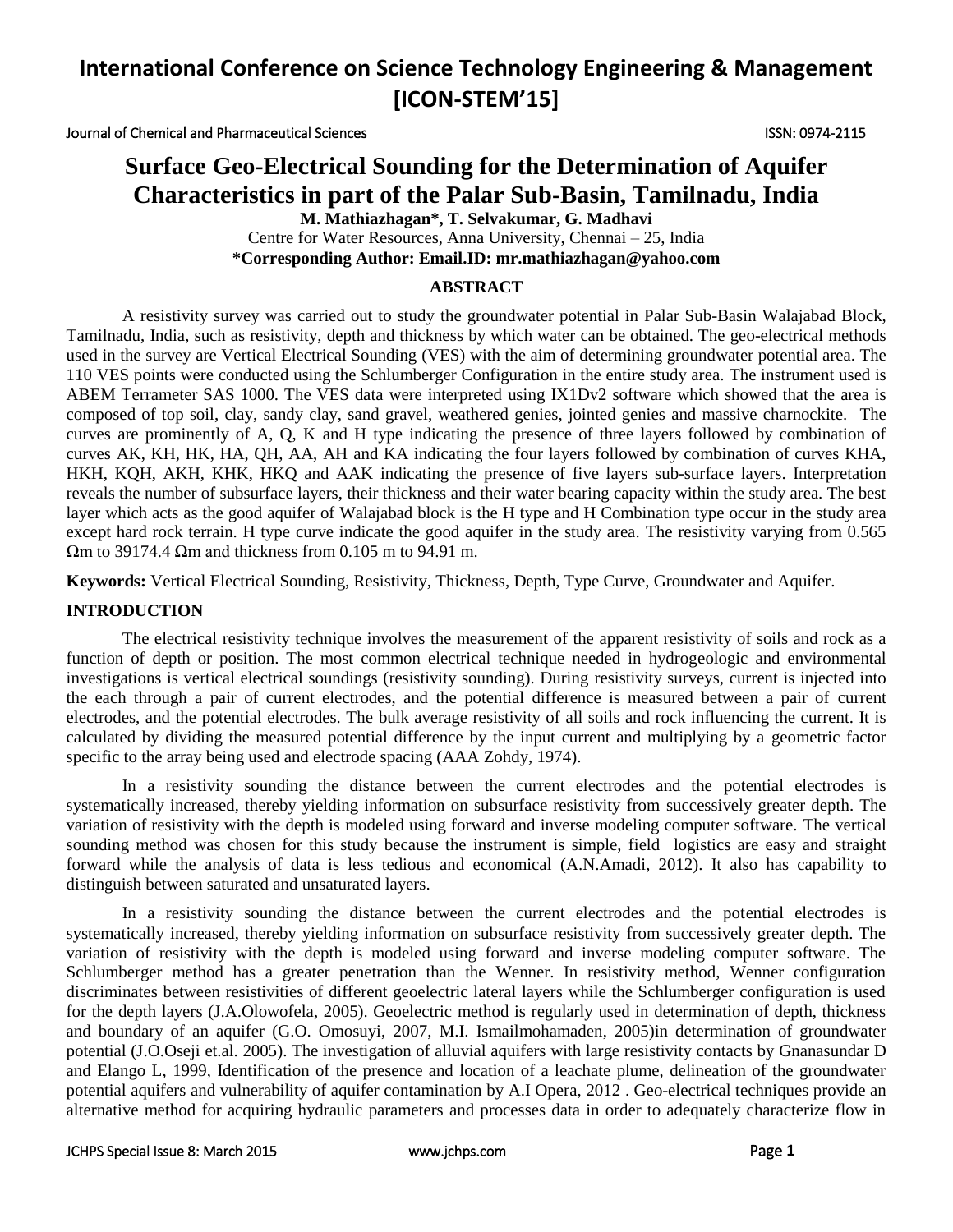#### Journal of Chemical and Pharmaceutical Sciences ISSN: 0974-2115

hard rock aquifers (M.O.K'orowe, 2012) Resistivity value in sedimentary rocks are also controlled by parameters such as water contents, salinity, texture, matrix conductivity and the presence of clay materials (C.N. Nwankwo and G.O.Emujakporue, 2012).

The objective of this research paper is to find useful information on subsurface hydrogeological conditions of the study area such as aquifer resistivity, aquifer thickness, depth and groundwater quality at Palar Basin, Walajabad Block by using Vertical Electrical Sounding.

#### **STUDY AREA**

In this research project the study area selected is Walajabad block of Kancheepuram District, Palar sub basin. As per Groundwater Estimating Committee (GEC), 2009 the Walajabad block has been categorized as overexploited block. Palar river is the major river draining across the district from West to East, and the river is a seasonal in nature. As the surface water drying on, the groundwater has become the main source for irrigation and drinking water sectors. The study area is predominantly underlain by hard rocks, sedimentary and alluvium deposits and hence because of heterogeneity in geological formation a suitable methodology is required to identify groundwater potential zones. The areal extent of the study area is  $325 \text{ Km}^2$  and lies between the geopgraphical co-ordinates of Latitude  $13^{\circ}14'12''$  -12˚15'38"and Longitude 79˚30'37" and 80˚30'42".





#### **MATERIALS AND METHODS**

The resistivity technique examines horizontal and vertical discontinuities in the electrical properties of the ground. It measures earth resistivity by passing an electrical current into the ground and measuring the resulting potentials created. This method involves the supply of direct current or low-frequency alternating current into the ground through a pair of electrodes and the measurement of the resulting potential through another pair of electrodes (potential electrodes) (AAA Zohdy et.al. 1974). Because the current is known and the potential can be measured an apparent resistivity can be calculated. The apparent resistivity of the subsurface material is a function of the magnitude of the current, the recorded potential difference and the geometry of the electrode array used. The current electrodes spacing (AB) increases after each reading while the potential electrodes spacing (MN) increases only when deemed necessary and controlled by the relation  $AB/2 \geq 5MN/2$  as required by the Schlumberger array. For Schlumberger soundings (Fig. 2). This survey used ABEM SAS 1000 Terrameter, Sweden. Then, the sounding curves were interpreted to determine the apparent resistivity and thicknesses of the subsurface layers. Interpretation was used with IX1Dv2 software.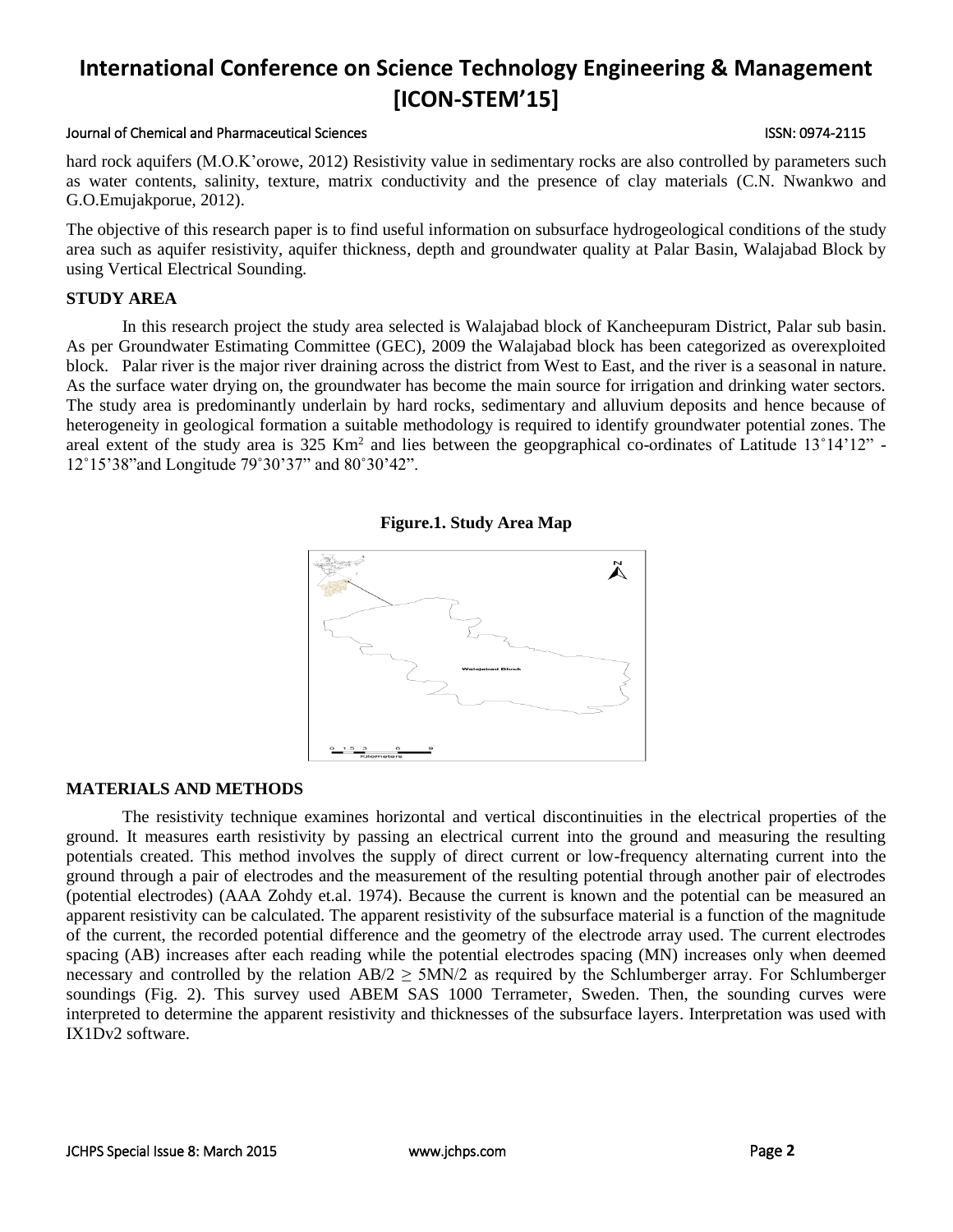#### Journal of Chemical and Pharmaceutical Sciences ISSN: 0974-2115

**Figure.2. Schlumberger Sounding Or Vertical Electrical Sounding (VES)**



A total number of 110 Vertical Electrical Sounding (VES) points were carried out in the Walajabad block at Kancheepuram in Tamilnadu, India. The maximum of outer current electrode spacing is 200 m. Then the inner potential electrode maximum spacing is 10 m. The apparent resistivity data are associated with varying depths relative to the distance between the current and potential electrodes and can be interpreted qualitatively and quantitatively in terms of a lithologic and/or geohydrologic model. In the qualitative interpretation method the shape of the field curve is observed to assess the number of layers and their resistivity. In the quantitative interpretation method true resistivity 'ρ' and layer thickness 'h' as the fundamental characteristics of a geoelectric layer are obtained. The quantitative interpretation of VES curves in this study was done by the well–known method of curves matching. In curves matching technique, the field VES curves are compared with set of theoretical curves to obtain 'ρ' and 'h' (M.Mathizhagan et.al 2012 & 2013).

#### **RESULTS AND DISCUSSION**

Qualitative interpretation of VES curves: For qualitative interpretation method, the shape of the field curve is observed to assess the number of layers and their resistivity. It gives information about the number of layers with their continuity through area and reflects the degree of homogeneity or heterogeneity of an individual layer. Figure 3, 4 and 5 shows examples of resistivity sounding curves in the study area with three, four and five layers respectively. In this study area, three geological formations namely alluvium, sedimentary and hard rock are present. Totally, 110 Vertical Electrical Sounding (VES) points have been covered with 25, 58 and 27 points respectively. Alluvium occurs in the north and south end of the study area. Hard rock followed by south side alluvium formation towards north. Then sedimentary followed by north side alluvium formation towards south. These soundings are characterized by relatively high resistivity values in the first layer (AB~8m) reflecting dry zone for the entire study area. But the difference are clear in the second and third layer ( $AB > 8m$ ) reflecting the groundwater on the geophysical parameters (resistivity) as the variation in the depths of the layers and their nature.

The form of the geoelectrical sounding curves throughout the study area are considerably of the types A, Q, K, H, AK, KH, HK, HA, QH, AA, AH, KA, KHA, HKH, KQH, AKH, KHK, HKQ and AAK. The interpretive models for each VES station as well as the percentage relative Root Mean Square (RMS) errors which provide quantitative assessment on the quality of the interpretation method the RMS error ranges from 3.33% to 16.56 %.





**Figure.3. Geophysical interpretation results for three Figure.4. Geophysical interpretation results for four**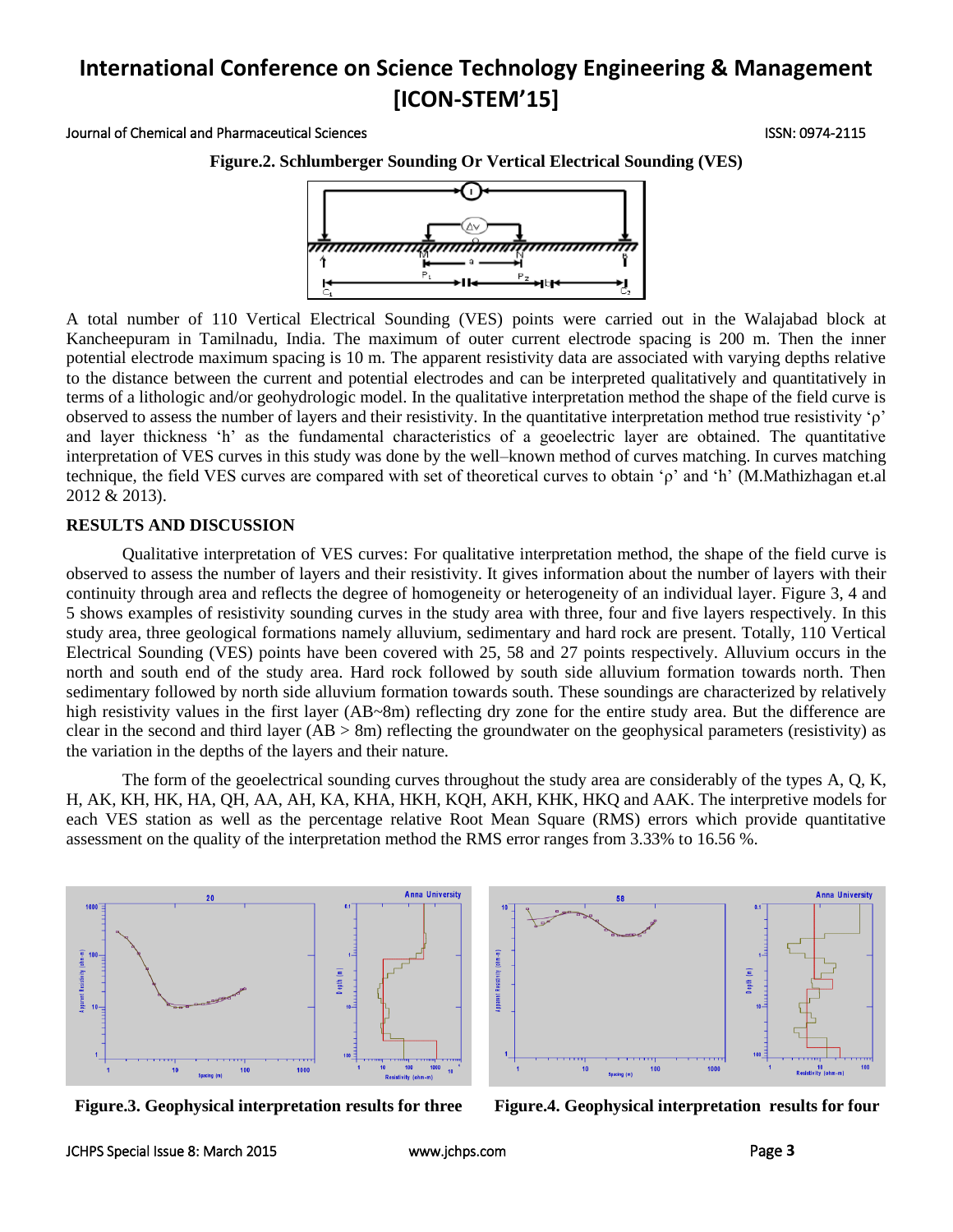#### Journal of Chemical and Pharmaceutical Sciences ISSN: 0974-2115



**Figure.5. Geophysical interpretation results for five layers curve**

Generally in northern and southern sides, 10 different curves of alluvium nature occur i.e. H, Q, A, HA, QH, HA, KH, AK, HK and KQH. Different curves reflect the heterogeneous nature of the study area. In the northern alluvial formation three layers curves of H, Q and A types and four layers of QH, HA, KH, AK, HK types and KQH the five layer curves occur. Hard rock formation with 11 different curves occur i.e. A, K, AK, AA, KA, HK, KH, HA, HKH, KHK and AKH. It also clearly indicates the heterogeneities nature of the hard rock formation. In this formation three layer A and K types; four layers AK, AA, KA, HK, KH and HA types; five layers HKH, KHK and AKH types occur. In sedimentary formation with 11 different curves occur i.e. H, A, HK, AA, HA, KH, HKQ, KHK, AAK, KHA and HKH. It also clearly indicates heterogeneities of the sedimentary formation. In this formation three layer H and A types; four layers HK, AA, HA and KH types; five layer curve HKQ, KHK, AAK and HKH types occur.

**Quantitative interpretation:** The VES curves were also interpreted quantitatively though from a purely theoretical view point to delineate the subsurface succession of the geoelectric layer in the study area. The results of the data analysis show that the area under investigation can generally be interpreted as a three, four and five layered region down to the depth of investigation main features of each of the layers is as follows.

**Alluvium formation:** Five layers are occurring in the alluvium formation with the resistivity of the surface layer ranging between 5.17 Ωm to 2219.5 Ωm and are typically indicative of dry layer (alluvium and clay soil) with top soil variation. This layer reaches a maximum 4.73 m thickness at VES 38 and about minimum 0.44 m at VES 45. Depth variation ranges from 0.44 m to 4.73 m. Second layer is characterized by relatively low resistivity values of 2.64 Ωm to 380306.2  $\Omega$ m. This layer is shallow and is unconfined aquifer with weathered/sandy clay. The thickness of this layer varies greatly from one locality to another with its maximum thickness of 46.04 m as recorded at VES 38 and its minimum thickness 0.0236 m at VES 37. Depth variation ranges from 0.819 m to 50.78 m. Third layer is characterized by relatively low resistivity values of 15.95  $\Omega$ m to 3334.2  $\Omega$ m. This is confined aquifer with Weathered Genesis/Sandy clay/Jointed Genesis. The thickness of this layer varies with its maximum 94.91 m thickness at VES 63 and about minimum 2.24 m at VES 37. Depth variation ranges from 3.06 m to 99.29 m. Fourth layer is characterized by relatively low resistivity values 10.27 Ωm to 386.2 Ωm. This is confined aquifer with Weathered Genesis/Jointed Genesis/Massive Charnockite. The thickness of this layer varies from 42.37 m to ∞. Depth variation ranges from 45.44 m to ∞. The resistivity of 5<sup>th</sup> layer ranges from 1325.5 Ωm was interpreted as Jointed Genesis/Massive Charnockite.

**Hard Rock formation:** There are five layers in the hard rock formation with first layer having resistivity variation from 2.31 Ωm to 251.1 Ωm. They are typically indicative of dry layer (clay/sandy clay soil) with top soil variation. This layer reaches a maximum 5.22 m thickness at VES 23 and about minimum 0.42 m at VES 6. Depth variation ranges from 0.42 m to 5.22 m. Second layer is characterized by relatively low resistivity values of 0.565 Ωm to 1755.4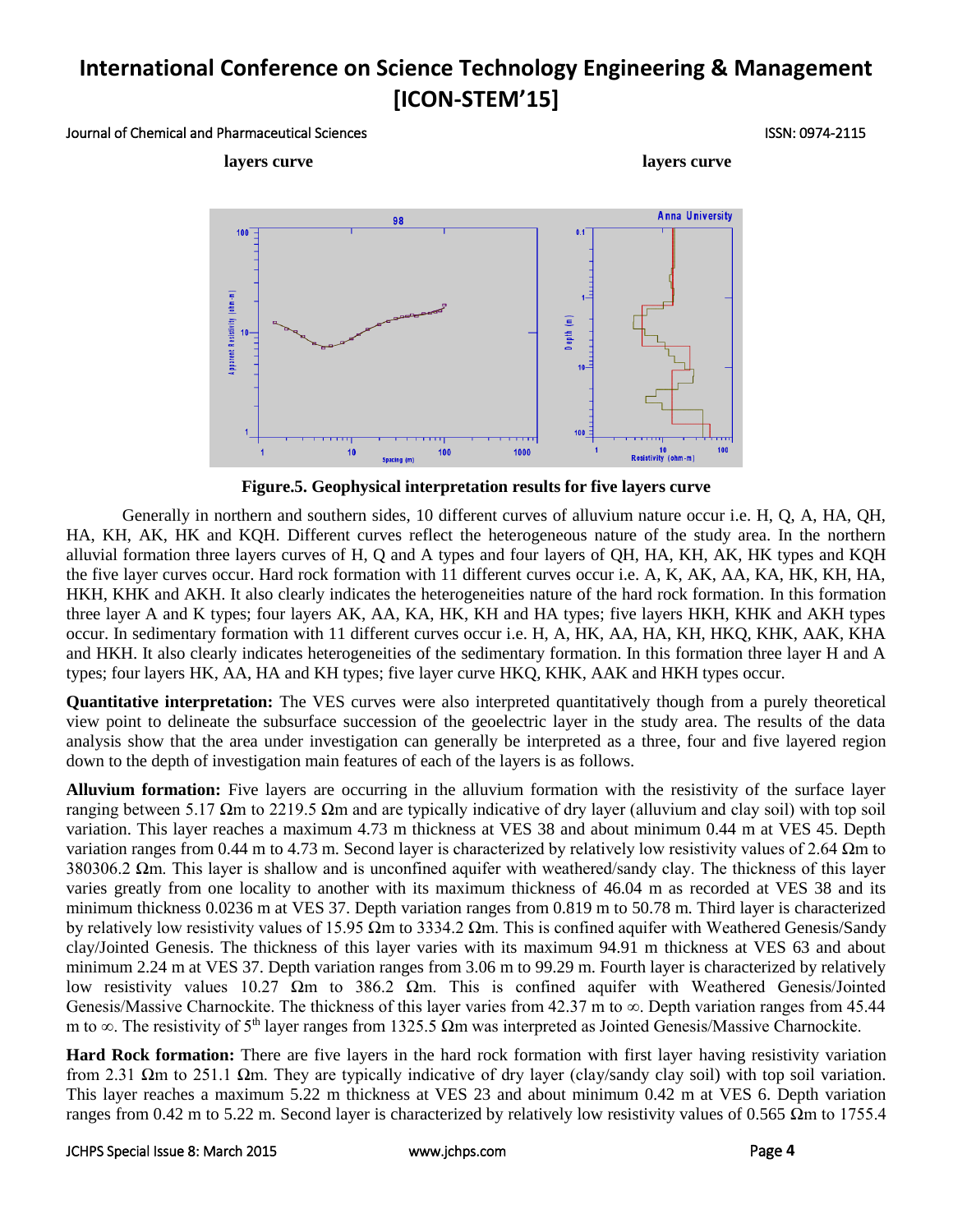#### Journal of Chemical and Pharmaceutical Sciences ISSN: 0974-2115

Ωm. This layer is shallow and is unconfined aquifer with weathered/highly weathered Genesis. The thickness of this layer varies greatly from one locality to another with its maximum thickness 44.62 m as recorded at VES 23 and its minimum thickness 0.245 at VES 41. Depth variation ranges from 0.689 m to 49.84 m. Third layer is characterized by relatively low resistivity values of 2.83 Ωm to 22088.9 Ωm. This is confined aquifer with Weathered Genesis/Jointed Charnockite. The thickness of this layer varies its maximum 75.6 m thickness at VES 59 and about minimum 0.112 m at VES 41. Depth variation ranges from 5.05 m to 79.32 m. Fourth layer is characterized by relatively low resistivity values 29.08  $\Omega$ m to 35476.3  $\Omega$ m. This is confined aquifer with Weathered Genesis/Jointed Genesis/Massive Charnockite. The thickness of this layer varies its maximum 67.56 m thickness at VES 30 and about minimum 11.32 m at VES 62. Depth variation ranges from 18.37 m to 78.58 m. The resistivity of fifth layer ranges from 75.98  $\Omega$ m to 4835.6 Ωm was interpreted as Jointed Genesis/Massive Charnockite.

**Sedimentary formation:** There are five layers occurred in the sedimentary formation with the resistivity of the surface layer ranges between 1.8  $\Omega$ m to 945.8  $\Omega$ m and are typically indicative of dry layer (clay/sandy clay soil) with top soil variation. This layer reaches a maximum 4.92 m thickness at VES 10 and about minimum 0.424 m at VES 11. Depth variation ranges from 0.424 m to 4.92 m. Second layer is characterized by relatively low resistivity values of 4.35  $\Omega$ m to 1737.2  $\Omega$ m. This layer is shallow and is unconfined aquifer with sandy clay/clayey sand. The thickness of this layer varies greatly from one locality to another with its maximum thickness 43.04 m as recorded at VES 20 and its minimum thickness 0.123 m at VES 99. Depth variation ranges from 1.74 m to 44.22 m. Third layer is characterized by relatively low resistivity values of 3.3 Ωm to 3763.2 Ωm. This is confined aquifer with Sandy Clay/Clayey Sand/Sand Gravel/shale. The thickness of this layer varies its maximum 72.74 m thickness at VES 9 and about minimum 1.45 m at VES 11. Depth variation ranges from 4.69 m to 83.6 m. Fourth layer is characterized by relatively low resistivity values of 7.03 Ωm to 1046 Ωm. This is confined aquifer with Sandy Clay/Sand Gravel/Boulders. The thickness of this layer varies its maximum 92.17 m thickness at VES 11 and about minimum 28.33 m at VES 107. Depth variation ranges from 37.9 m to 97.95 m. The resistivity of fifth layer ranges from 4.82 Ωm to 39174.4 Ωm was interpreted as Boulders.

The above fig.6. Geophysical survey locations with cross section map. There are four cross section plotted i.e. AA' BB' CC' and DD'. In the AA' cross section comes under South Alluvium formation, BB' cross section comes under Hard rock formation, CC' cross section comes under Sedimentary formation and DD' comes under North Alluvium formation. This cross section shows the South Alluvium formation fig.7. It is shows the five layer cross section map. First layer is top soil followed by fine sand for the second layer that is maximum occur in the VES 38 (Palayasevaramapuram) at 52 m and VES 44 (Vengudi) at 45 m depth and it is very good aquifer. The third layer is Highhly weathered rock its hold in more water area. It is fall on VES 39 (Sankarampuram), VES 42 (Pulliyampakkam), VES 43(Walajabad) and VES 47 (Villivalam). Fourth layer is Jointed Charnockite rock It is fall on VES 45(Kelaottivakkam) and VES 48 (Nayakenpatai). And last layer Massive charnockite.

This cross section shows the Hard Rock formation fig.8. It is shows the five layer cross section map. First layer is top soil followed by clay for the second layer that is maximum occur in the VES 52 (Kaliyanor) at 5 m and VES 25 (Uthukadu) at 1 m depth. The third layer is Weahered Gneiss its hold in more water area. It is fall on VES 52 (Kaliyanor), VES 61 (Neikuppam). Fourth layer is Jointed/Fracture Charnockite rock It is fall on VES 61 (Kelaottivakkam) and VES 25 (Uthukadu) it is maixmum 75 m thickness. And last layer Massive charnockite it is very near by ground surface at VES 70 (Kattavakkam). This cross section shows the Sedimantary formation fig.9. It is shows the five layer cross section map. First layer is top soil followed by clay for the second layer that is maximum occur in the VES 8 (Alappakam) at 20 m and VES 73 (Vedal) at 8 m depth. The third layer is Sandy Clay/Clayey Sandy its hold in more water area. It is fall on VES 19 (Rajakulam), VES 13 (Singadivakam), VES 11 (Athivakkam) and VES 8(Alappakam) these area wide thickness of this layer. Fourth layer is sandy gravel It is fall on VES 73 (Vedal) and it is maixmum 45 m thickness. And last layer Boulders.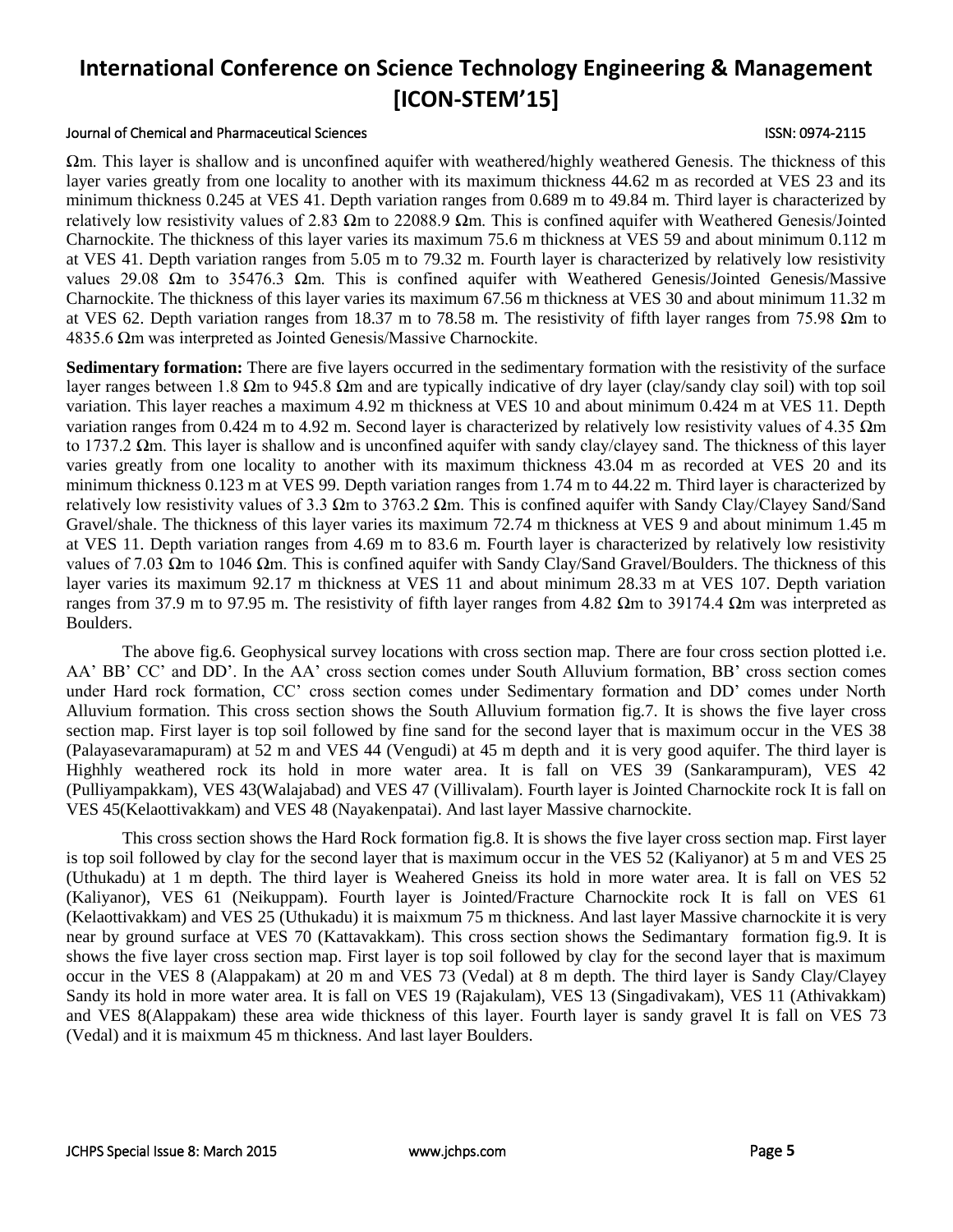#### Journal of Chemical and Pharmaceutical Sciences **ISSN: 0974-2115** ISSN: 0974-2115

# $\tilde{\mathbf{\Lambda}}$ Legend<br>- Export\_Output<br>- 10-12-2010-50

### **Figure.6.Geophysical survey locations with cross section map**

#### **VES 52 VES 61** VES25 **VES 70 VES 33** 10 **Weathered Gneiss** ointe or Fra ointe or Fracture<br>Chomockite R<mark>ock</mark> 30 40 50 Massive Chamockite 60

#### **VFS 48 VFS 47 VES 39 VFS 38 VES 36 VFS 45 VFS 44 VFS 43 VFS 42** op Soil **Highely Weathed Rock** 10 Fine Sand z6 30  $\Delta \Omega$ Jointed Charnockite/ Massive Charnockite 50 60

#### **Figure.7. Shows the cross section AA'**

## **Figure.8. Shows the cross section BB' Figure.9. Shows the cross section CC'**



## **Figure.10. Shows the cross section DD'**



This cross section shows the North Alluvium formation fig.10. It is shows the four layer cross section map. First layer is top soil followed by Fine Sand/Clay for the second layer that is maximum occur in the VES 86 (Pullalur) at 30 m and VES 98 (Samanthipuram) at 8 m depth. The third layer is Sandy Sandy Clay/Clayey Sandy/Sandy Gravel its hold in more water area. It is fall on VES 85 (Palur), VES 87 (Pullalur), VES 88 (Thandalam), VES 89 (Purisai) and VES 98 (Samanthipuram) these area wide thickness of third layer. And last layer Boulders it is occur VES 86 (Pullalur) near to another area.